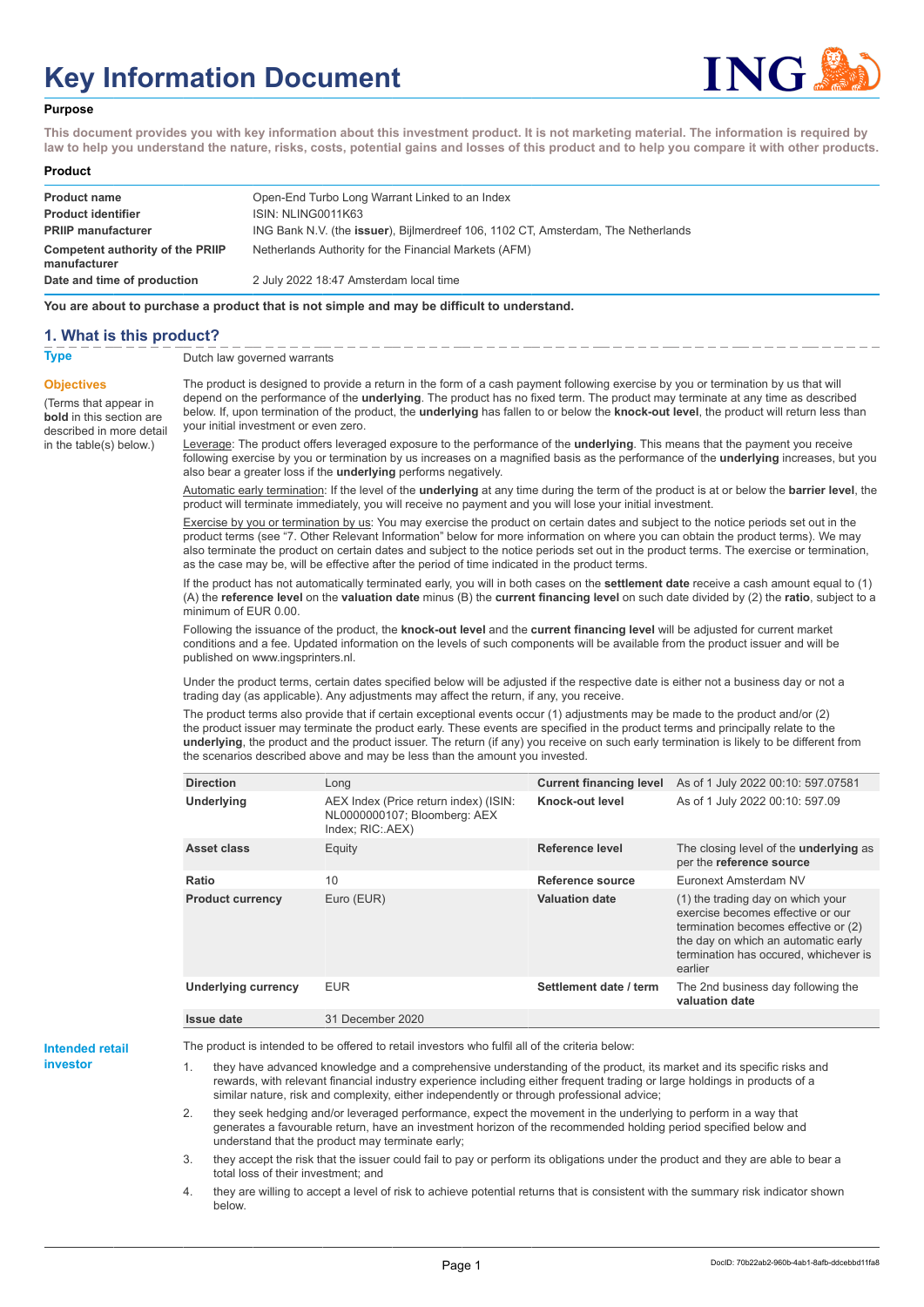# **2. What are the risks and what could I get in return?**

**Risk indicator**

**Performance scenarios**



thereto as specified in the section "7. Other relevant information" below.

#### **Market developments in the future cannot be accurately predicted. The scenarios shown are only an indication of some of the possible outcomes based on recent returns. Actual returns could be lower.**

| <b>Investment: EUR 10,000</b> |                                                                           |                                |
|-------------------------------|---------------------------------------------------------------------------|--------------------------------|
| <b>Scenarios</b>              |                                                                           | 1 day                          |
|                               |                                                                           | (Recommended holding period)   |
| <b>Stress scenario</b>        | What you might get back after costs<br>Percentage return (not annualised) | <b>EUR 0.00</b><br>$-100.00\%$ |
| Unfavourable scenario         | What you might get back after costs<br>Percentage return (not annualised) | EUR 8.707.36<br>$-12.93%$      |
| <b>Moderate scenario</b>      | What you might get back after costs<br>Percentage return (not annualised) | EUR 10.105.56<br>$1.06\%$      |
| <b>Favourable scenario</b>    | What you might get back after costs<br>Percentage return (not annualised) | EUR 11,310.31<br>13.10%        |

The average returns shown in the above table are not annualised, which means they may not be comparable to the average returns shown in other key information documents.

This table shows the money you could get back over the next day under different scenarios, assuming that you invest EUR 10,000.

The scenarios shown illustrate how your investment could perform. The recommended holding period for this product is less than one year. The figures are therefore not calculated on a per year basis, but for the recommended holding period. Figures in this section and "4. What are the costs?" are therefore not comparable with figures given for products with a recommended holding period of at least one year. The scenarios presented are an estimate of future performance based on evidence from the past on how the value of this investment varies, and are not an exact indicator. What you get will vary depending on how the market performs and how long you keep the product. The stress scenario shows what you might get back in extreme market circumstances, and it does not take into account the situation where we are not able to pay you.

This product cannot be easily cashed in. This means it is difficult to estimate how much you would get back if you cash in before the recommended holding period. You will either be unable to cash in early or you will have to pay high costs or make a large loss if you do so.

The figures shown include all the costs of the product itself, but may not include all the costs that you pay to your advisor or distributor. The figures do not take into account your personal tax situation, which may also affect how much you get back.

Buying this product holds that you think the level of the underlying will increase.

Your maximum loss would be that you will lose your investment.

## **3. What happens if ING Bank N.V. is unable to pay out?**

You are exposed to the risk that the issuer might be unable to meet its obligations in connection with the product for instance in the event of bankruptcy or an official directive for resolution action. This may materially adversely affect the value of the product and could lead to you losing some or all of your investment in the product. The product is not a deposit and as such is not covered by any deposit protection scheme.

### **4. What are the costs?**

The Reduction in Yield (RIY) shows what impact the total costs you pay will have on the investment return you might get. The total costs take into account one-off, ongoing and incidental costs.